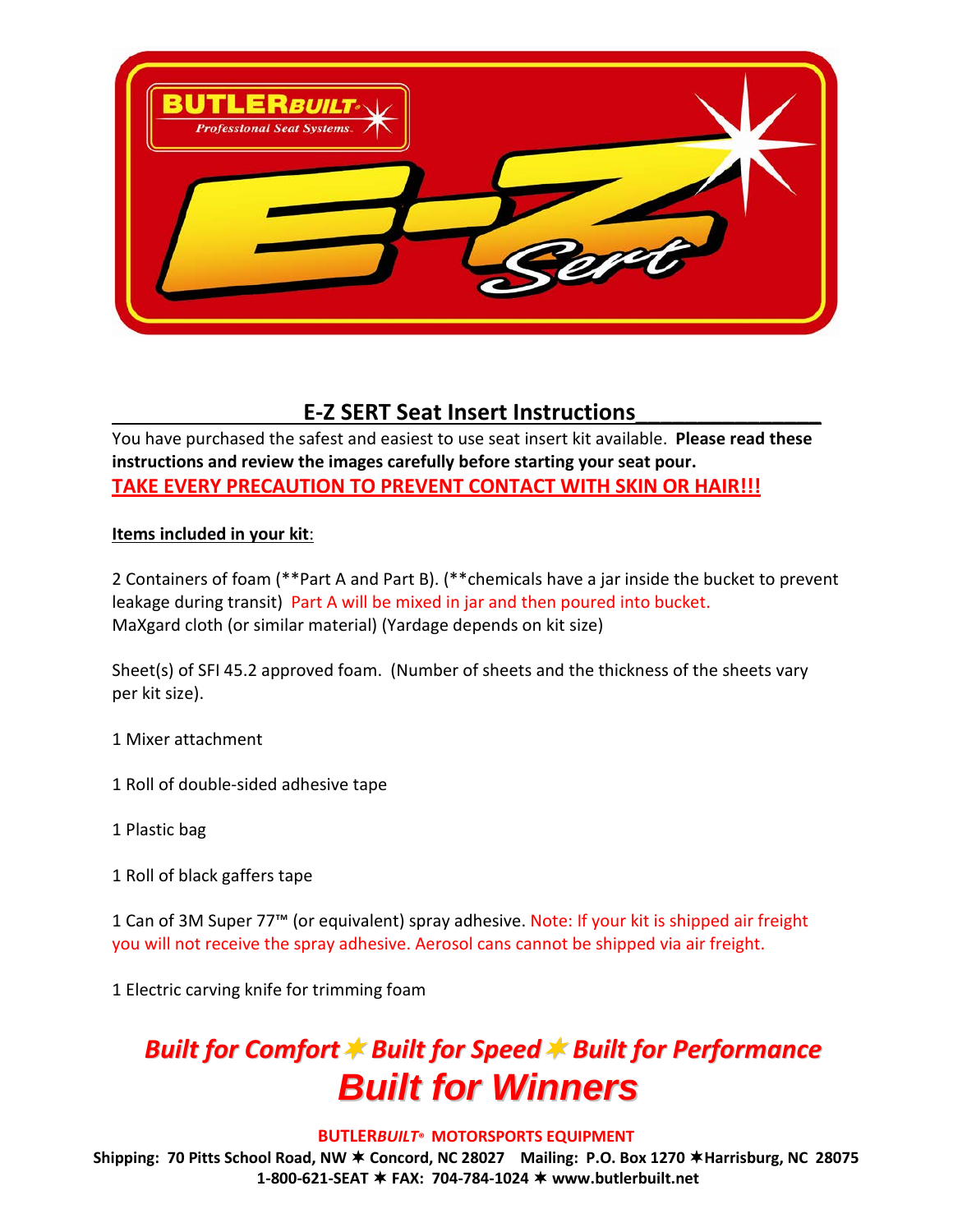#### Additional tools and items needed to complete your pour include:

Electric drill (Air powered drills or cordless drills will not be sufficient for mixing the chemicals properly. The electric drill needs to have a minimum rpm of 2,400), Scissors, Razor blade, Chalk/marker, Riser block (see Step 7), Cleaner…such as Acetone or glass cleaner **(DO NOT USE LACQUER THINNER ON POWDER COATED SEATS)**.

We suggest wearing your uniform if available. If not wearing uniform make sure the driver is not wearing a belt and that all items are removed from pockets. We also recommend wearing your head and neck restraint if it extends below your shoulders (such as R3, DCEL, Hutchens, etc). These units may push you out of the seat slightly. **TAKE ALL NECESSARY STEPS TO AVOID CONTACT WITH SKIN OR HAIR**.

- 1. Unpack all items from the box. Once taken out, your sheet(s) of foam will utilize their memory to flatten out. Inspect all items to be sure they were not damaged during transport. Pay special attention to the bag to ensure it does not have any holes.
- 2. Prepare your seat by cleaning the interior with acetone or a cleaner that does not leave any residue.
- 3. Using the gaffers tape provided or a roll of duct tape, cover any sharp edges or protrusions in the seat. Pay special attention to bolt heads or any small sharp objects. You may also cover seat belt holes but this is not necessary unless they have sharp edges. By not covering the holes it will make trimming easier as you have an impression of the holes in the insert.
- 4. Apply a strip(s) of duct tape across the front edge of the seat bottom to close off the cavity of the box section. This will allow easier removal of the completed insert.
- **5.** Once this is complete, apply the double sided adhesive to the interior of the seat. **See Example in photos 1-3.**
- 6. Next you will need to determine the thickness of foam needed to raise your body into position within the seat. The sheet(s) of foam provided are used for this purpose. A small person may need to be raised as much as 2", whereas a larger person may only need ¼" of foam. Please keep in mind that the sheets of foam provide a layer of protection and if no sheet foam is used the liquid will simply go around that area of the body leaving an area of no foam. For thicker foam you can use the spray adhesive to layer the materials together.
- 7. Once the number of sheets has been determined for proper thickness, measure them and cut them so that they fit easily into the bottom and back of the seat leaving approximately ½" of clearance around the edges of the seat bottom. This will allow the liquid material to completely surround the layer of foam.
- 8. Now is a good time to do a trial run for pouring the insert. Position your body in the seat the way you intend on pouring it. This will give you an idea of space available for the person pouring the chemical and any special techniques he or she will need to use to introduce the chemical into the bag. We also recommend putting approximately 2"- 4" of risers under the driver's feet. This will help prevent a sag in the finished insert under the legs and will also provide greater comfort and retention in the insert.
- 9. With your bag laying flat on the floor, insert the bottom piece(s) of foam into the bag and fold the bag over the foam. **See Example in photo 4.** You can add the back layer of foam after you complete step 9.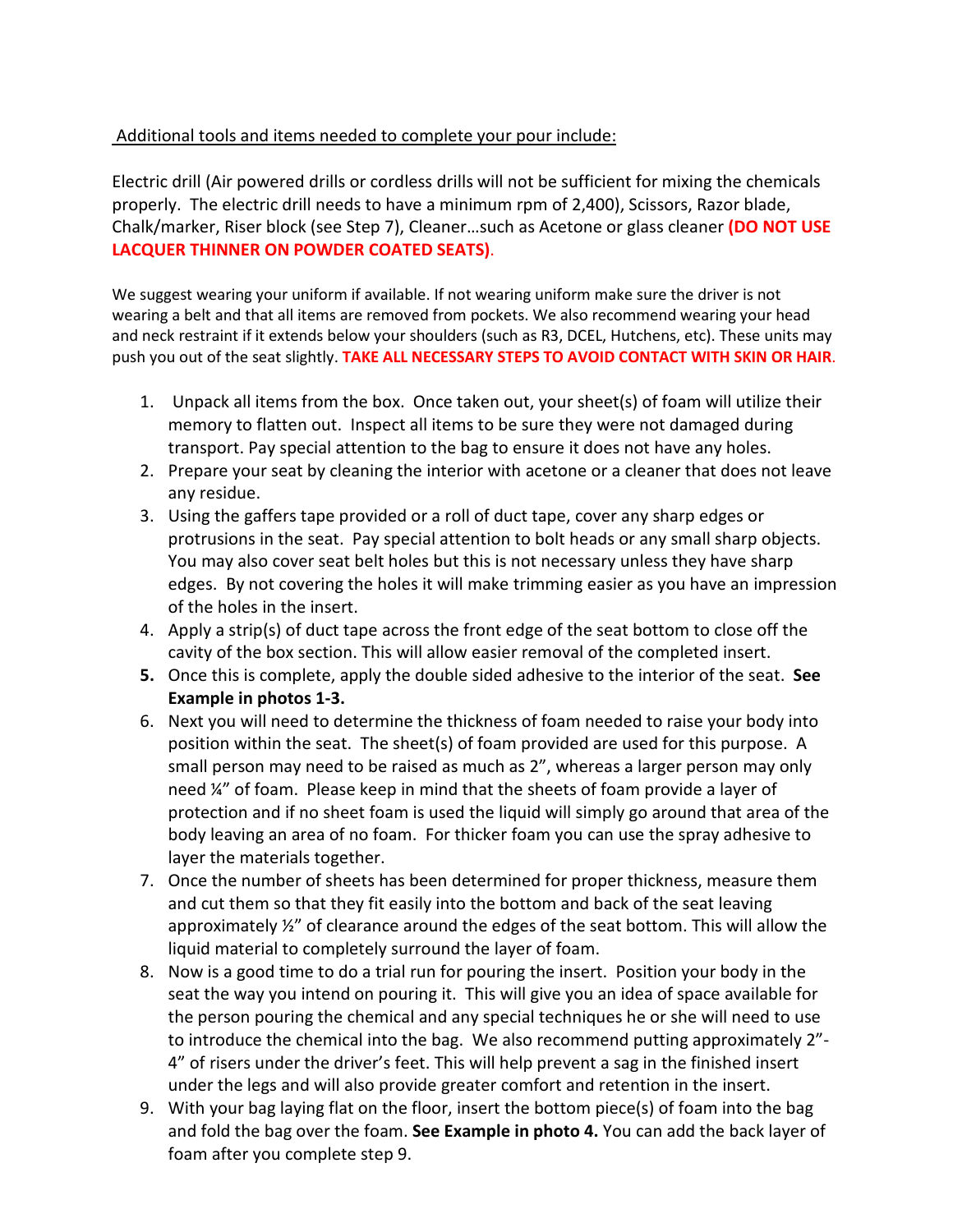- 10. Lay the bag into the seat with the bottom of the bag located at the bottom of the seat paying special attention that the bag is centered in the seat. Reach under the bag to remove the liner of the double sided adhesive revealing the adhesive. Stick your bag to this piece of tape. Repeat these steps with all pieces of tape ensuring that the bag fits nicely in the seat at that there are no areas that the bag isn't touching within the interior of the seat. The opening of the bag should be at the top of the seat above the driver's shoulders. The extra bag along the edges of the seat needs to be taped down so that it does not interfere with the driver's entry into the seat. **See Example in photo 5.**
- 11. Once the bag is placed in the seat, it is now time to open the chemicals. It is vitally important that the chemicals be at a temperature range of 65-80 degrees. If the chemicals are not within this temperature range your results will not be satisfactory. It is not recommended to pour the chemicals the day you received them if they were shipped as they most likely have been in temperature extremes in transit to you. Leaving them in the suitable temperature range overnight will ensure proper temperature. **DO NOT MICROWAVE THE CHEMICALS!!!**
- 12. Once the pails are opened, stir part A with drill in jar **(ONLY PART A-NOT WITH PART B)** for at least 1 minute until the entire contents has turned black and has no white streaks in the liquid. Transfer "A" from jar into the "A" bucket.
- 13. After part A has been thoroughly mixed in jar and transferred to bucket you are almost ready to pour the seat. Have the driver get into the seat, being careful not to puncture the bag. Have the driver take their time getting in. Once they have taken their sitting position and are ready to pour, it is time to pour part B into part A.
- 14. Cover the floor under and around the buckets with a disposable item in case of splashing from the mixing. Mix on full rpm for 10-12 seconds. **Once part B has been poured into part A you cannot stop!** Be sure every precaution has been taken for getting the foam into the bag quickly. Pour the chemical into the bag as quickly as possible after mixing is complete. Do not try to pour the chemical into certain areas, simply dump it in. The chemical will find its way around the driver. You will have to open the bag for good pouring access. You will need to smooth the bag out once you have poured. As the chemical is poured in, have the driver lean forward and slightly raise his or her butt so that the chemical can flow under and around the thigh and leg area. As the driver visually see the chemical flowing between the legs slowly sit down and back into the seat. **For Large or Medium Kits**-As the chemical starts rising, have the driver lean forward so that the chemical can easily flow up their back. Once it reaches the shoulder blades they can sit back into the seat. It is a good idea to have the steering wheel available when the driver is molding. Do not worry if their arms do not have full motion as the extra foam will be trimmed away once the pour is complete.
- 15. After your pour wait approximately 5-7 minutes for the chemical to cure enough for the driver to exit. Wait another 5 minutes (or longer) to remove the insert from the seat. Be careful when removing not to tear the foam. If tearing does happen it can be easily glued back together using the spray adhesive
- 16. Carefully remove the plastic bag from the insert.
- 17. Now using your electric carving knife you can trim the seat. Remove the bulk of extra foam first and then replace the insert into the seat and mark the edges of the seat with a marker. You can them remove the foam again and finish the final trimming
- 18. Using your can of spray adhesive and MaXgard (or similar material) you can now begin covering your seat insert. Only the foam insert needs to be covered so that it is removable from the seat. Begin gluing from the center of the insert and work your way to the edges.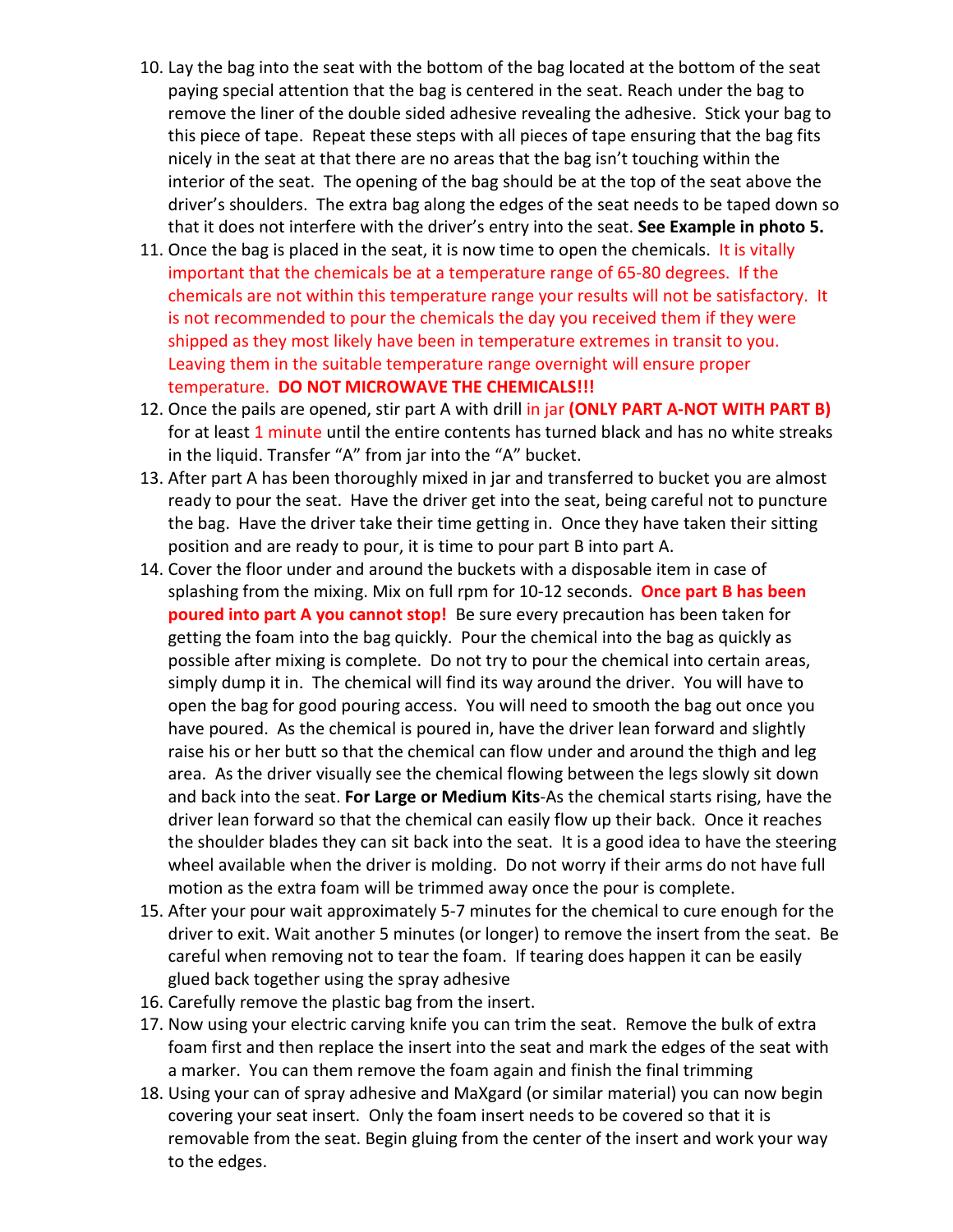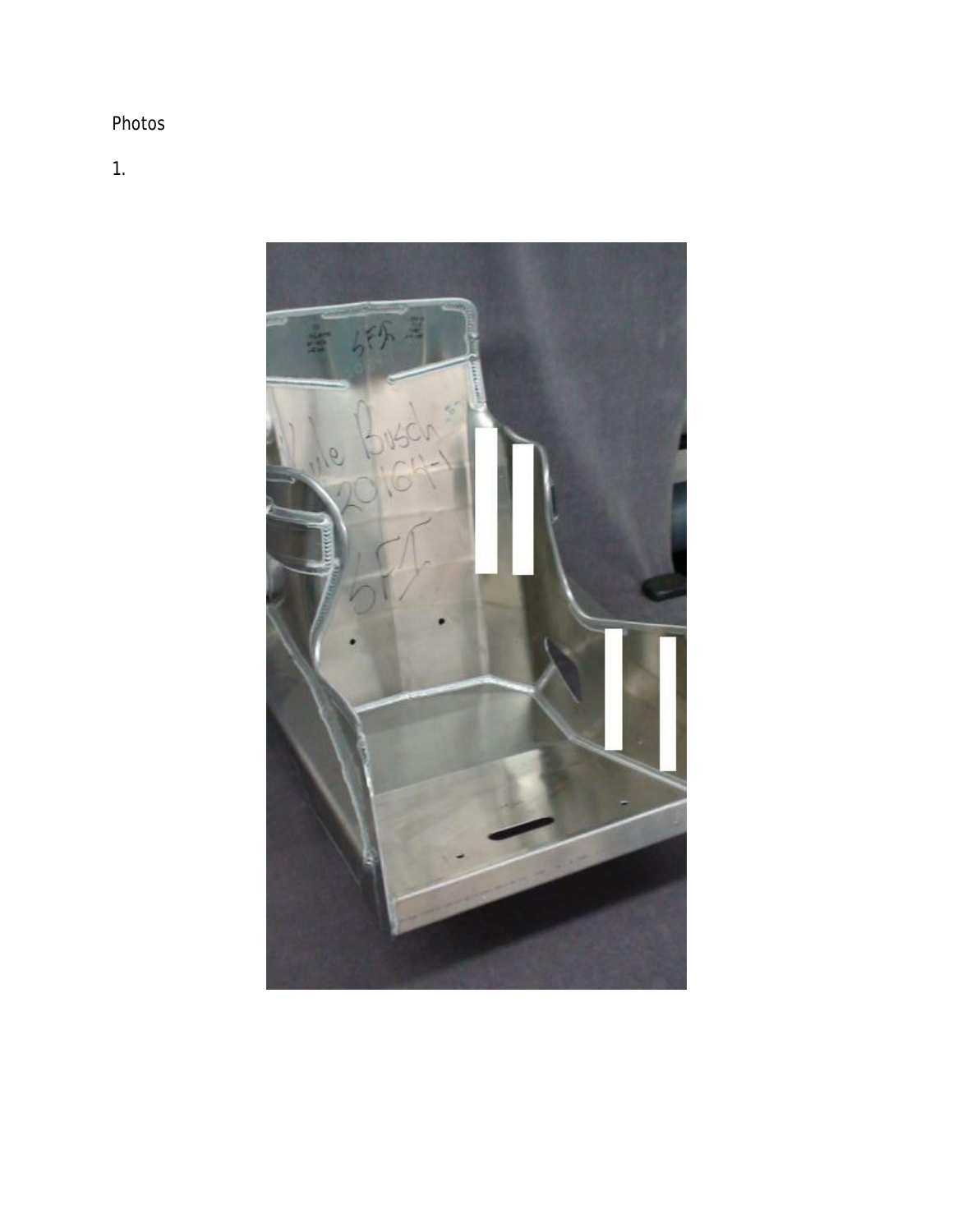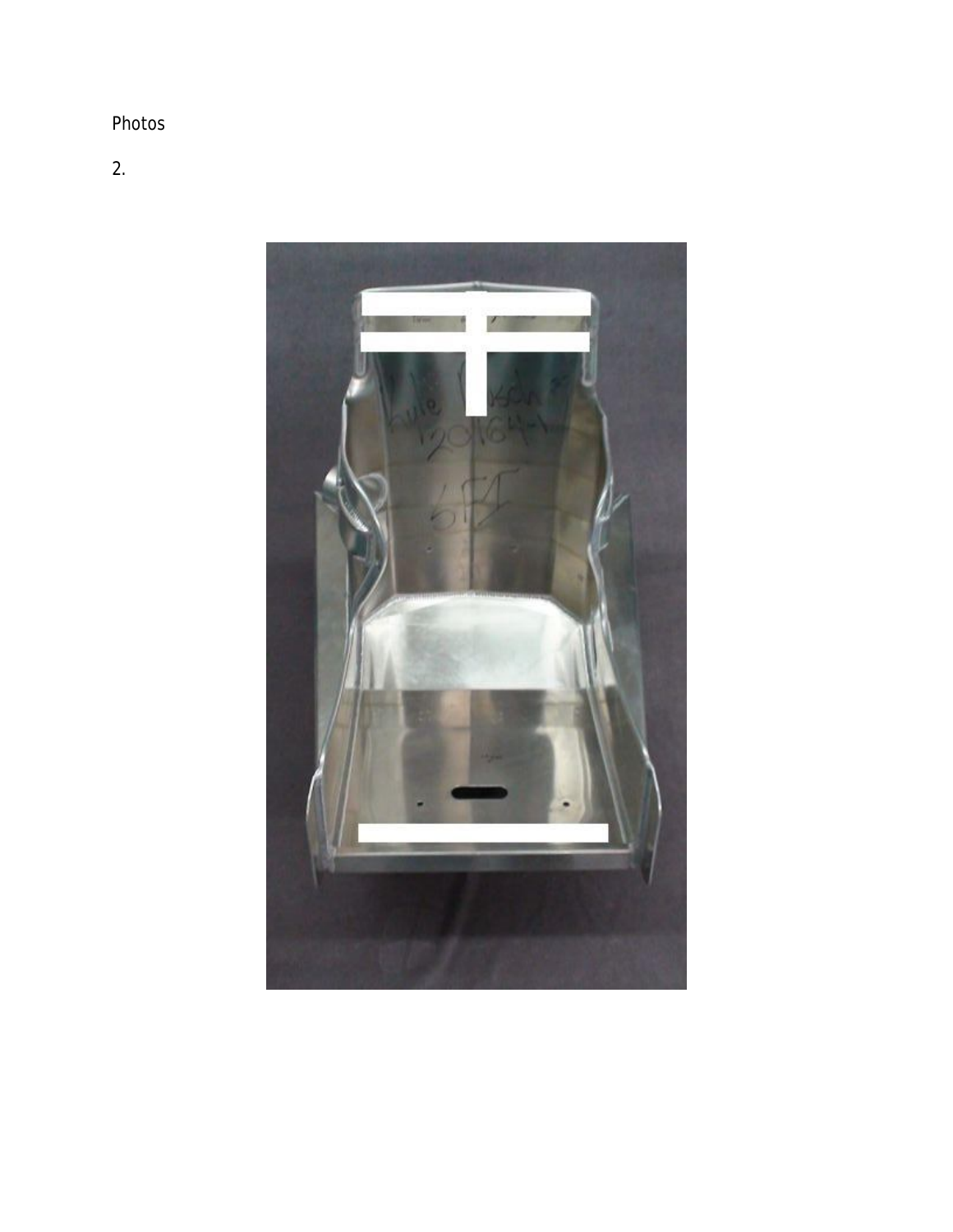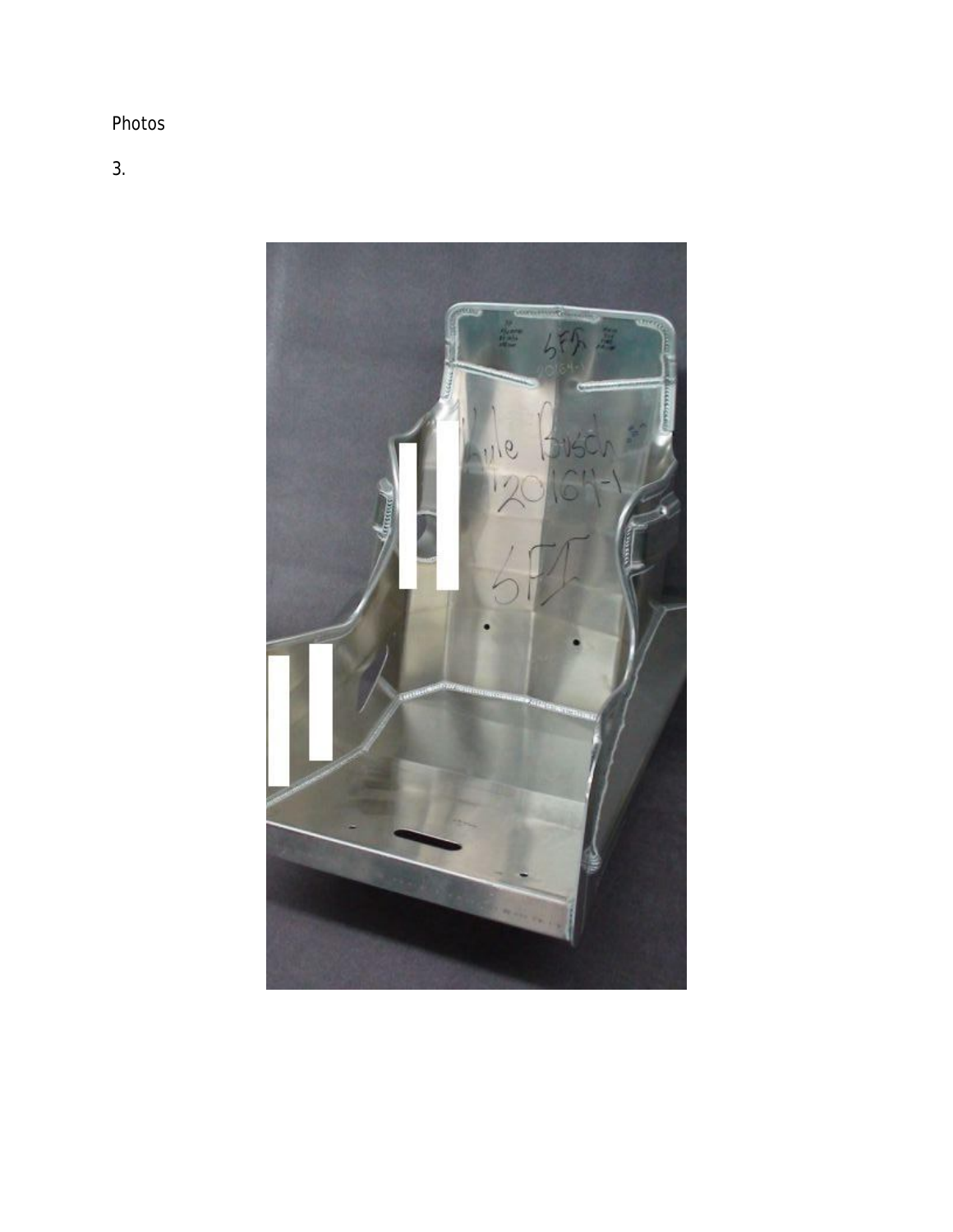